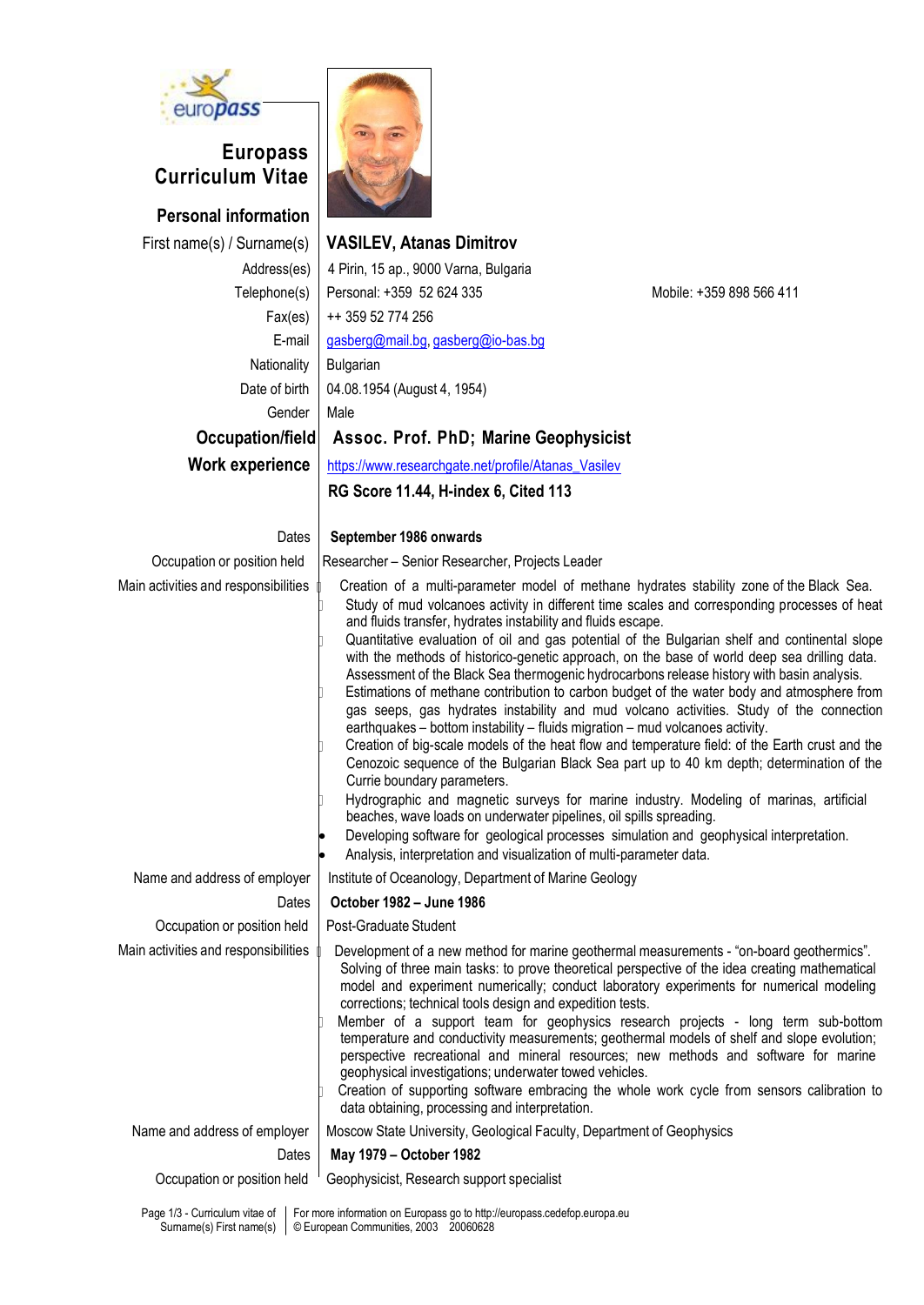| Main activities and responsibilities                   |           | Extensive experience in shallow seismic (boomer; sparker), echo sounder, side-scan sonar<br>and geothermal methods; data obtaining, processing, interpretation and mapping.<br>Conducting of the first Bulgarian marine geothermal measurements; creation of structural<br>maps of the Neogene and the Quaternary complexes for the shelf and continental slope from<br>seismo-<br>acoustical records; first evaluation of the sand deposits from sand banks.<br>Working out programs for statistical analysis of experimental data, data processing, maps |         |                                                          |  |                                                                                                                                                                                                                                                                                                                                                                                                                                                                                                              |  |                    |  |                                |  |
|--------------------------------------------------------|-----------|------------------------------------------------------------------------------------------------------------------------------------------------------------------------------------------------------------------------------------------------------------------------------------------------------------------------------------------------------------------------------------------------------------------------------------------------------------------------------------------------------------------------------------------------------------|---------|----------------------------------------------------------|--|--------------------------------------------------------------------------------------------------------------------------------------------------------------------------------------------------------------------------------------------------------------------------------------------------------------------------------------------------------------------------------------------------------------------------------------------------------------------------------------------------------------|--|--------------------|--|--------------------------------|--|
| Name and address of employer                           |           | and graphics drawing.                                                                                                                                                                                                                                                                                                                                                                                                                                                                                                                                      |         |                                                          |  |                                                                                                                                                                                                                                                                                                                                                                                                                                                                                                              |  |                    |  |                                |  |
| <b>Education and training</b>                          |           | Institute of Oceanology, Department of Marine Geology                                                                                                                                                                                                                                                                                                                                                                                                                                                                                                      |         |                                                          |  |                                                                                                                                                                                                                                                                                                                                                                                                                                                                                                              |  |                    |  |                                |  |
| Dates                                                  |           |                                                                                                                                                                                                                                                                                                                                                                                                                                                                                                                                                            |         |                                                          |  |                                                                                                                                                                                                                                                                                                                                                                                                                                                                                                              |  |                    |  |                                |  |
| Title of qualification awarded                         |           | 1982-1986                                                                                                                                                                                                                                                                                                                                                                                                                                                                                                                                                  |         |                                                          |  |                                                                                                                                                                                                                                                                                                                                                                                                                                                                                                              |  |                    |  |                                |  |
| Principal subjects/occupational skills covered         |           | PhD in Physics & Mathematics                                                                                                                                                                                                                                                                                                                                                                                                                                                                                                                               |         |                                                          |  |                                                                                                                                                                                                                                                                                                                                                                                                                                                                                                              |  |                    |  |                                |  |
| Name and type of organisation                          |           |                                                                                                                                                                                                                                                                                                                                                                                                                                                                                                                                                            |         |                                                          |  | Marine Geophysics; Thesis title "A new method for geothermal measurements on shelf areas"                                                                                                                                                                                                                                                                                                                                                                                                                    |  |                    |  |                                |  |
| Level in national or international classification      |           | Moscow State University<br><b>ISCED 6</b>                                                                                                                                                                                                                                                                                                                                                                                                                                                                                                                  |         |                                                          |  |                                                                                                                                                                                                                                                                                                                                                                                                                                                                                                              |  |                    |  |                                |  |
| Dates                                                  |           | 1974-1979                                                                                                                                                                                                                                                                                                                                                                                                                                                                                                                                                  |         |                                                          |  |                                                                                                                                                                                                                                                                                                                                                                                                                                                                                                              |  |                    |  |                                |  |
| Title of qualification awarded                         |           | MSc in Physics                                                                                                                                                                                                                                                                                                                                                                                                                                                                                                                                             |         |                                                          |  |                                                                                                                                                                                                                                                                                                                                                                                                                                                                                                              |  |                    |  |                                |  |
| Principal subjects/occupational skills covered         |           | Physics (emphasis:                                                                                                                                                                                                                                                                                                                                                                                                                                                                                                                                         |         |                                                          |  |                                                                                                                                                                                                                                                                                                                                                                                                                                                                                                              |  |                    |  |                                |  |
| Name and type of organisation                          |           | Geophysics) Sofia State                                                                                                                                                                                                                                                                                                                                                                                                                                                                                                                                    |         |                                                          |  |                                                                                                                                                                                                                                                                                                                                                                                                                                                                                                              |  |                    |  |                                |  |
| Level in national or international classification      |           | University                                                                                                                                                                                                                                                                                                                                                                                                                                                                                                                                                 |         |                                                          |  |                                                                                                                                                                                                                                                                                                                                                                                                                                                                                                              |  |                    |  |                                |  |
| Dates                                                  |           | <b>ISCED 5</b>                                                                                                                                                                                                                                                                                                                                                                                                                                                                                                                                             |         |                                                          |  |                                                                                                                                                                                                                                                                                                                                                                                                                                                                                                              |  |                    |  |                                |  |
| Name and type of organisation                          |           | 1972-1974                                                                                                                                                                                                                                                                                                                                                                                                                                                                                                                                                  |         |                                                          |  |                                                                                                                                                                                                                                                                                                                                                                                                                                                                                                              |  |                    |  |                                |  |
| Dates                                                  |           | Bulgarian NAVY; Regular Army Service                                                                                                                                                                                                                                                                                                                                                                                                                                                                                                                       |         |                                                          |  |                                                                                                                                                                                                                                                                                                                                                                                                                                                                                                              |  |                    |  |                                |  |
| Name and type of organisation                          |           | 1968-1972                                                                                                                                                                                                                                                                                                                                                                                                                                                                                                                                                  |         |                                                          |  |                                                                                                                                                                                                                                                                                                                                                                                                                                                                                                              |  |                    |  |                                |  |
| Level in national or international classification      |           |                                                                                                                                                                                                                                                                                                                                                                                                                                                                                                                                                            |         |                                                          |  |                                                                                                                                                                                                                                                                                                                                                                                                                                                                                                              |  |                    |  |                                |  |
| <b>Personal skills and competences</b>                 |           | Varna Math High School<br><b>ISCED4</b>                                                                                                                                                                                                                                                                                                                                                                                                                                                                                                                    |         |                                                          |  |                                                                                                                                                                                                                                                                                                                                                                                                                                                                                                              |  |                    |  |                                |  |
|                                                        |           |                                                                                                                                                                                                                                                                                                                                                                                                                                                                                                                                                            |         |                                                          |  |                                                                                                                                                                                                                                                                                                                                                                                                                                                                                                              |  |                    |  |                                |  |
| Mother tongue(s)                                       |           | <b>Bulgarian</b>                                                                                                                                                                                                                                                                                                                                                                                                                                                                                                                                           |         |                                                          |  |                                                                                                                                                                                                                                                                                                                                                                                                                                                                                                              |  |                    |  |                                |  |
| Other language(s)/Self-assessment                      |           | <b>Understanding</b>                                                                                                                                                                                                                                                                                                                                                                                                                                                                                                                                       |         |                                                          |  | <b>Speaking</b>                                                                                                                                                                                                                                                                                                                                                                                                                                                                                              |  |                    |  | Writing                        |  |
| European level (*)                                     |           | Listening                                                                                                                                                                                                                                                                                                                                                                                                                                                                                                                                                  | Reading |                                                          |  | Spoken interaction                                                                                                                                                                                                                                                                                                                                                                                                                                                                                           |  | Spoken production  |  |                                |  |
| English                                                |           | B2 Independent user B2 Independent user                                                                                                                                                                                                                                                                                                                                                                                                                                                                                                                    |         |                                                          |  | C1 Proficient user                                                                                                                                                                                                                                                                                                                                                                                                                                                                                           |  | C1 Proficient user |  | C <sub>2</sub> Proficient user |  |
|                                                        |           | Russian   C2   Proficient user                                                                                                                                                                                                                                                                                                                                                                                                                                                                                                                             |         | C2 Proficient user                                       |  | C1 Proficient user                                                                                                                                                                                                                                                                                                                                                                                                                                                                                           |  | C1 Proficient user |  | C2 Proficient user             |  |
|                                                        |           |                                                                                                                                                                                                                                                                                                                                                                                                                                                                                                                                                            |         | (*) Common European Framework of Reference for Languages |  |                                                                                                                                                                                                                                                                                                                                                                                                                                                                                                              |  |                    |  |                                |  |
| Social skills and competences                          |           |                                                                                                                                                                                                                                                                                                                                                                                                                                                                                                                                                            |         | of complex geological objects and processes;             |  | • Team work: I have worked in various types of research teams - from marine geophysical<br>data acquisition to data processing, interpretation and visualization and computer modeling<br>Intercultural skills: participant in EC projects CESUM-Black Sea; GASHYDAT; SeiScanX;<br>EUROSEISMIC; ASSEMBLAGE, CRIMEA, GEO-HYDRATE, BLAKSEA SPAN, MARINE<br>GEOHAZARD, SUGAR, COST PERGAMON, TxIS-MPP, GEO-METHANE, COST<br>MIGRATE, GEOHydrate, BlackCO2. Good ability to adapt to multicultural environments. |  |                    |  |                                |  |
| Organisational skills and competences                  | $\bullet$ |                                                                                                                                                                                                                                                                                                                                                                                                                                                                                                                                                            |         |                                                          |  | I am a senior researcher which also involves organizing teams to carry out various projects.<br>• Participation in 41 cruises on board of 23 research ships, 13: Chief Scientist, 8: Supervisor.<br>• Member of Bulgarian Union of Scientists, Bulgarian Geophysical Union and EAGE.<br>• I am a co-founder of 2 NGOs working to improve the marine environment and design and<br>to manage anthropogenic impact - Black Sea Coastal Association and Mayday Foundation.                                      |  |                    |  |                                |  |
| Technical skills and competences                       |           |                                                                                                                                                                                                                                                                                                                                                                                                                                                                                                                                                            |         |                                                          |  | Much experience in marine geophysical data acquisition, processing, interpretation and<br>geological sampling - dGPS navigation; in situ/on-board heat flow measurements/calibration,<br>echosounding, side scan sonar; boomer, sparker, magnetometer, ROV, gravity corers.                                                                                                                                                                                                                                  |  |                    |  |                                |  |
| Computer skills and competences                        |           |                                                                                                                                                                                                                                                                                                                                                                                                                                                                                                                                                            |         |                                                          |  | Numerical methods, optimization, inverse problem theory; object oriented programming,<br>relational database design, Client/Server development; FORTRAN, Visual Basic, C++, Delphi                                                                                                                                                                                                                                                                                                                           |  |                    |  |                                |  |
| Other skills and competences<br>Additional information |           |                                                                                                                                                                                                                                                                                                                                                                                                                                                                                                                                                            |         | Certificate in Marine Crew. Driving licence Category B   |  | Client/Server, HTML, Paradox, Access, InterBase, MS SQL Server (MS Windows & Linux).                                                                                                                                                                                                                                                                                                                                                                                                                         |  |                    |  |                                |  |